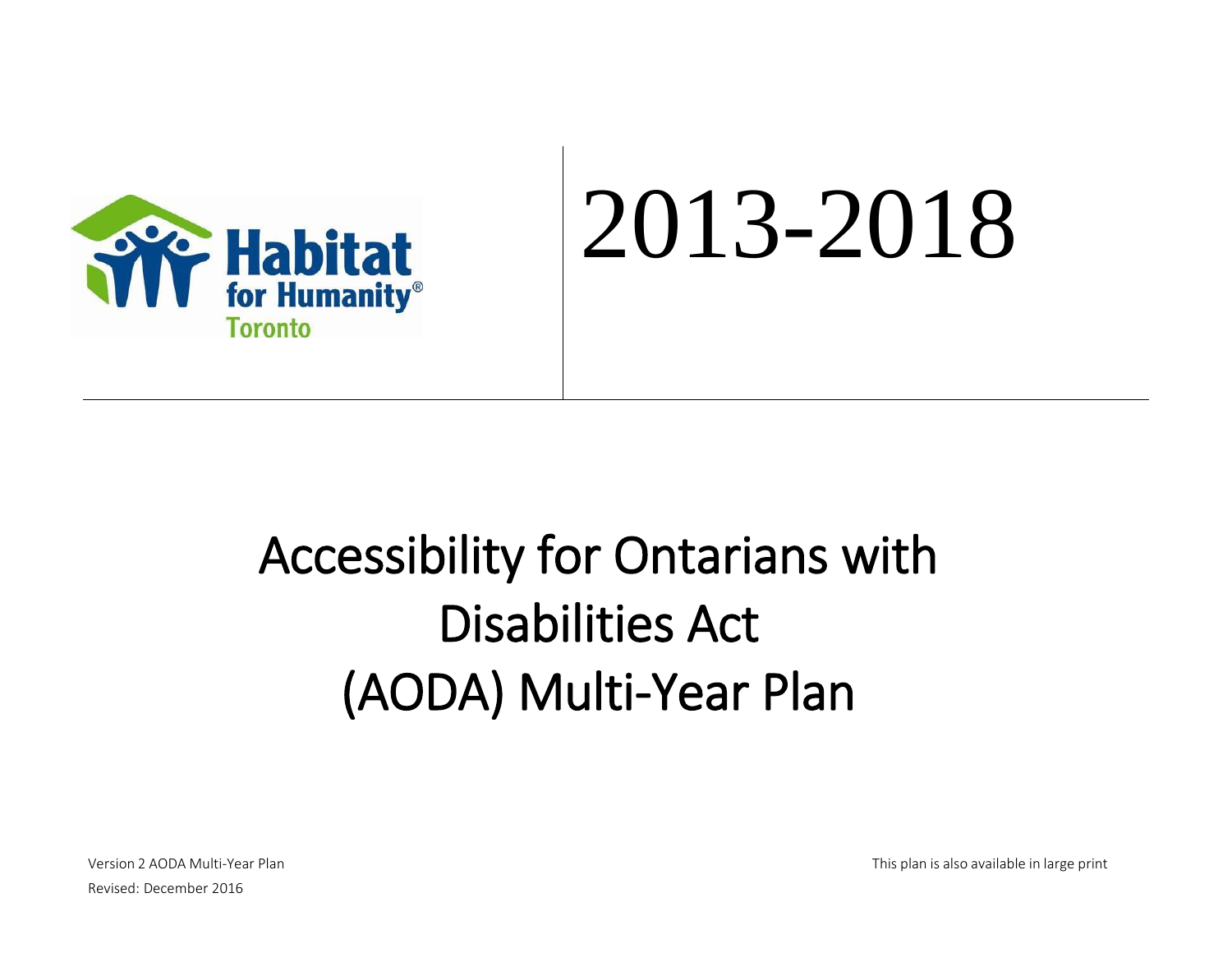# **Contents**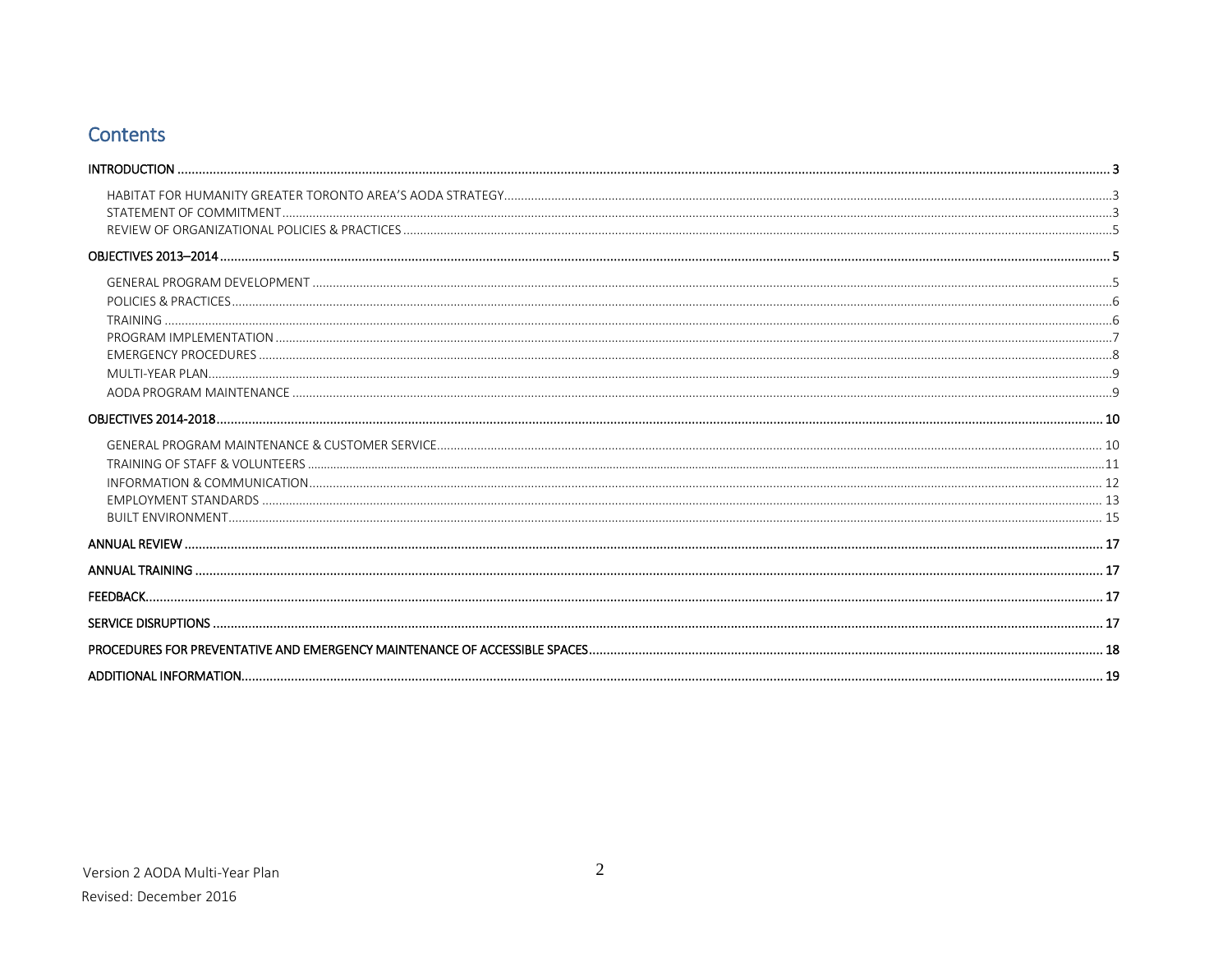#### <span id="page-2-0"></span>Introduction

The Accessibility for Ontarians with Disabilities Act 2005 (AODA) is an Act that will help to eliminate barriers for people with disabilities by 2025. The Act is intended to help employers and employees become more knowledgeable about people with disabilities and wherever possible, help prevent and remove any barriers a person with a disability might face.

The AODA requires that employers create policies and procedures, file annual reports and provide training for employees and volunteers. Most importantly, the Act ensures that all individuals, regardless of their disability, are treated with dignity and respect. The Integrated Accessibility Standards under the framework of AODA, requires that Habitat for Humanity Greater Toronto Area ("HFHGTA" or "Habitat for Humanity GTA"), formerly Habitat for Humanity Toronto (HFHT) establish and maintain a multi-year plan that outlines the organization's strategy to prevent and remove, where possible, any barriers for people with disabilities in the following areas (where applicable):

- Customer Service
- Information and Communications
- Employment
- **•** Transportation
- **•** Built Environment

# Habitat for Humanity Greater Toronto Area's AODA Strategy

Under the AODA, Habitat for Humanity Greater Toronto Area has developed a publicly available statement of commitment to accessibility; written accessibility policies and this multi-year accessibility plan, which will be updated at least once every five years and posted on our website at [www.habitatgta.ca.](http://www.habitatgta.ca/) Our statement of commitment establishes our organization's vision and goals for accessibility. To help realize our commitment to creating a barrier-free, accessible organizational culture and environment, we have created a formalized accessibility policy and plan, which are both available upon request.

### Statement of Commitment to Accessibility

Habitat for Humanity GTA understands that we have a responsibility to ensure a safe, dignified, and welcoming environment for everyone. As an organization, we are committed to treating all people in a way that allows them to maintain their dignity and independence. We believe in integration and equal opportunity, and will achieve these goals by preventing and removing barriers to accessibility by meeting accessibility requirements set forth under the Accessibility for Ontarians with Disabilities Act (2005), and its associated standards and regulations.

We will look to ensure the organization's compliance by incorporating accessibility legislation into our policies, procedures, equipment requirements, training, and best practices. We will also review these policies and practices annually, as organizational changes occur, or in anticipation of compliance deadlines. In addition, we will strive to meet the needs of individuals with disabilities in a timely and effective manner.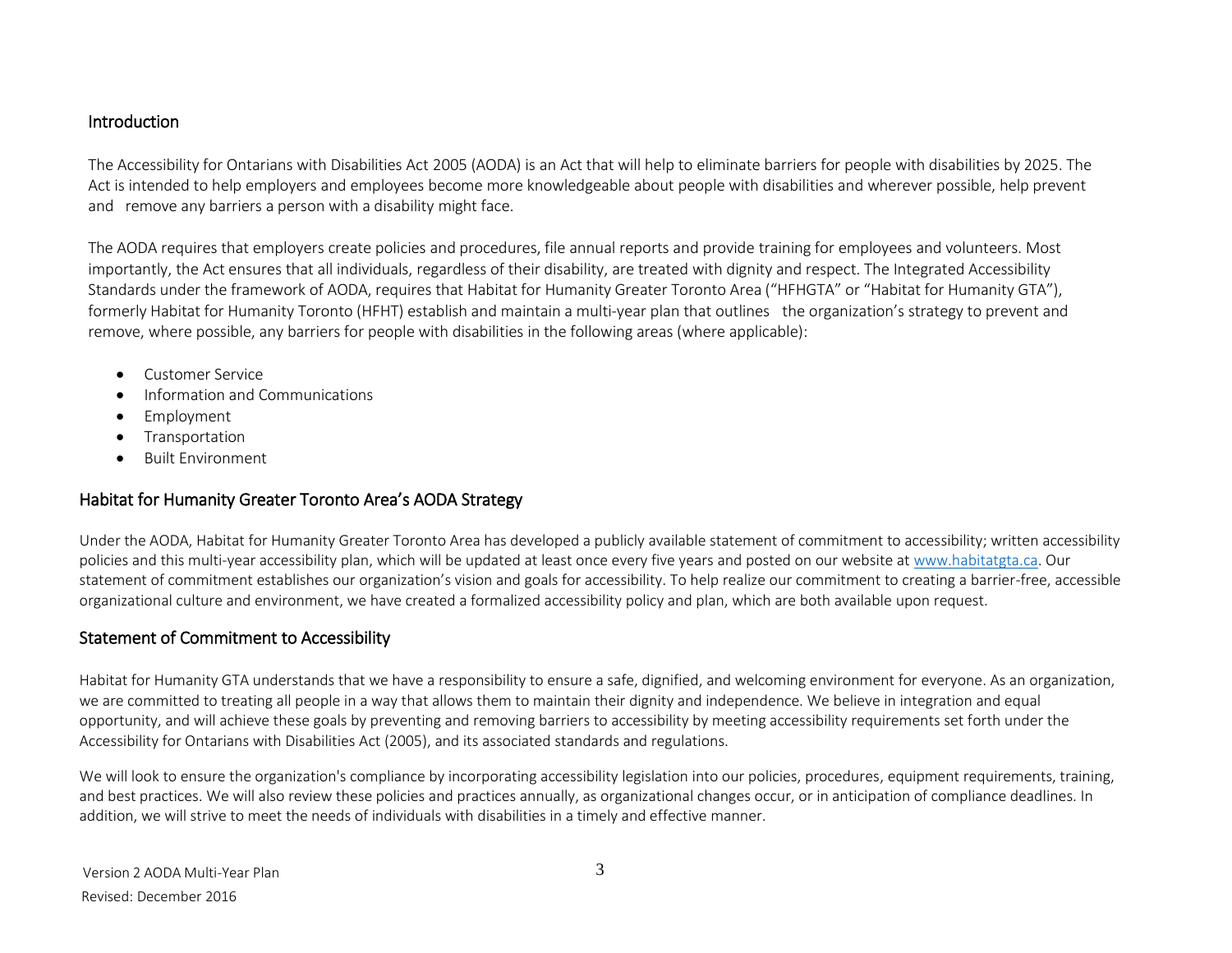Providing an accessible and barrier-free environment is a shared effort, and as an organization, we are committed to working with the necessary parties to make accessibility for all a reality by 2025 by committing to the following:

#### Customer Service

Habitat for Humanity Greater Toronto Area is committed to providing our goods and services in a way that respects the dignity and independence of people with disabilities. We are also committed to giving people with disabilities the same opportunity to access our goods and services and allowing them to benefit from the same services, in the same place, and in a similar way, as other customers or partner families.

#### Employment Standards

We are committed to assisting potential and existing employees who may need additional support during the selection process, during performance assessments and for career development. It is our goal that each and every potential or existing employee shall have the same opportunities or benefits.

#### Emergency Procedures

We are committed to the safety of our customers, clients, guests, volunteers and employees. Upon request, we will provide emergency evacuation information in an accessible format and will work with employees and volunteers with a disability to develop an individualized emergency evacuation plan should they require one.

#### Information & Communication

We are committed to ensuring our customers, clients, guests, volunteers and employees can obtain the information they need about our organization. We will continue to communicate in accessible formats either on our website or in printed material, upon request.

#### Transportation

The Transportation requirement is not applicable to Habitat for Humanity Greater Toronto Area.

#### Built Environment

<span id="page-3-0"></span>HFHGTA is committed to ensuring that all our stores and offices are wheelchair accessible, and that accessible parking is available at all our locations, with the exception of our build sites, where access is restricted for safety reasons and parking is often not under our control.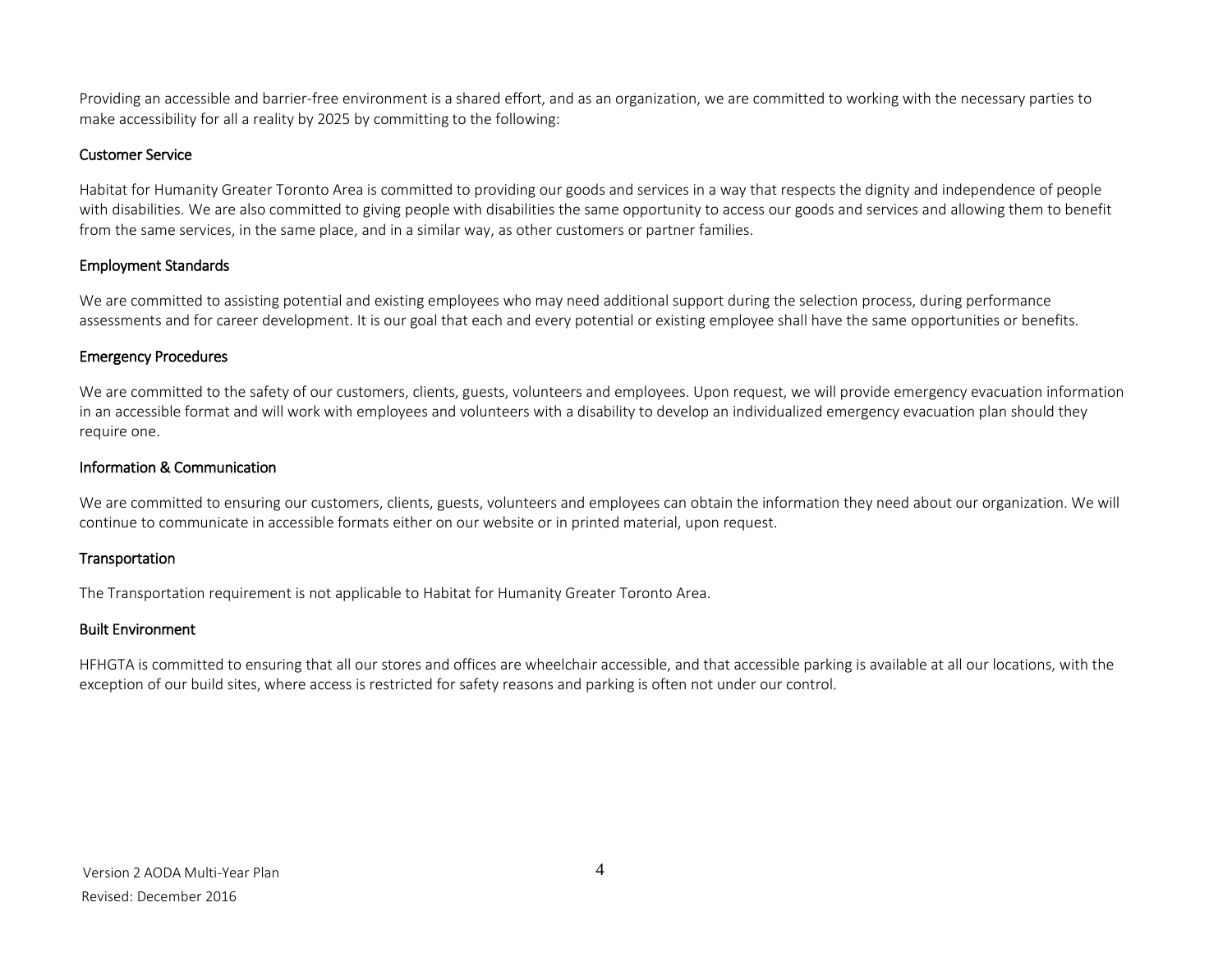# <span id="page-4-0"></span>Review of Organizational Policies & Practices

As part of the commitment to meet the accessibility needs of our customers, clients, volunteers, employees and guests, HFHT reviewed our policies and practices in 2012 and 2013. During that review we identified additional areas where we could improve to ensure that we removed any barriers our customers may face in accessing our goods and services or that our staff or volunteers may face in our working environment. Since that time, additional requirements of the Act have been identified and compliance dates have been noted. Also, on April 1, 2014, Habitat for Humanity Greater Toronto Area was created through the amalgamation of three Habitat for Humanity affiliates: Habitat for Humanity Brampton-Caledon, Habitat for Humanity Toronto and Habitat for Humanity York Region. As a result, work to implement any new requirement or obligation due to an increase in organizational size has been completed or is in progress. Completion dates are based on each individual requirement's compliance date.

#### <span id="page-4-2"></span><span id="page-4-1"></span>Objectives 2013–2014

General Program Development

| Requirement                                                                                                                                           | Compliance Date                                                                                                                           | <b>Start Date</b>                  | <b>Completion Due Date</b> | <b>Future Review Date</b> | <b>Comments &amp; Status</b>                                                                                                |
|-------------------------------------------------------------------------------------------------------------------------------------------------------|-------------------------------------------------------------------------------------------------------------------------------------------|------------------------------------|----------------------------|---------------------------|-----------------------------------------------------------------------------------------------------------------------------|
| Assess activities and<br>develop a plan that<br>outlines the guidelines for<br>the provision of goods and<br>services to people with<br>disabilities. | At the time, HFHT<br>was considered a<br>small organization<br>for this<br>requirement so<br>there was no<br>official compliance<br>date. | Mar. $2012 -$<br>updates Mar. 2013 | Mar. 2013                  | Annually                  | Complete – policy has<br>been created relating to<br>the provision of goods<br>and services to people<br>with disabilities. |

HFHGTA Accomplishments:

- Research began in 2011 and the organization was assessed for ease of accessibility for customers with disabilities. Draft policies were prepared, reviewed and approved by the Governance & Nominating Committee and the Board.
- In 2011, training on customer service requirements was undertaken.
- In 2013, we developed a multi-year plan (2013 to 2018).
- In 2016, we reviewed our original multi-year plan to adapt to compliance regulations and organizational changes.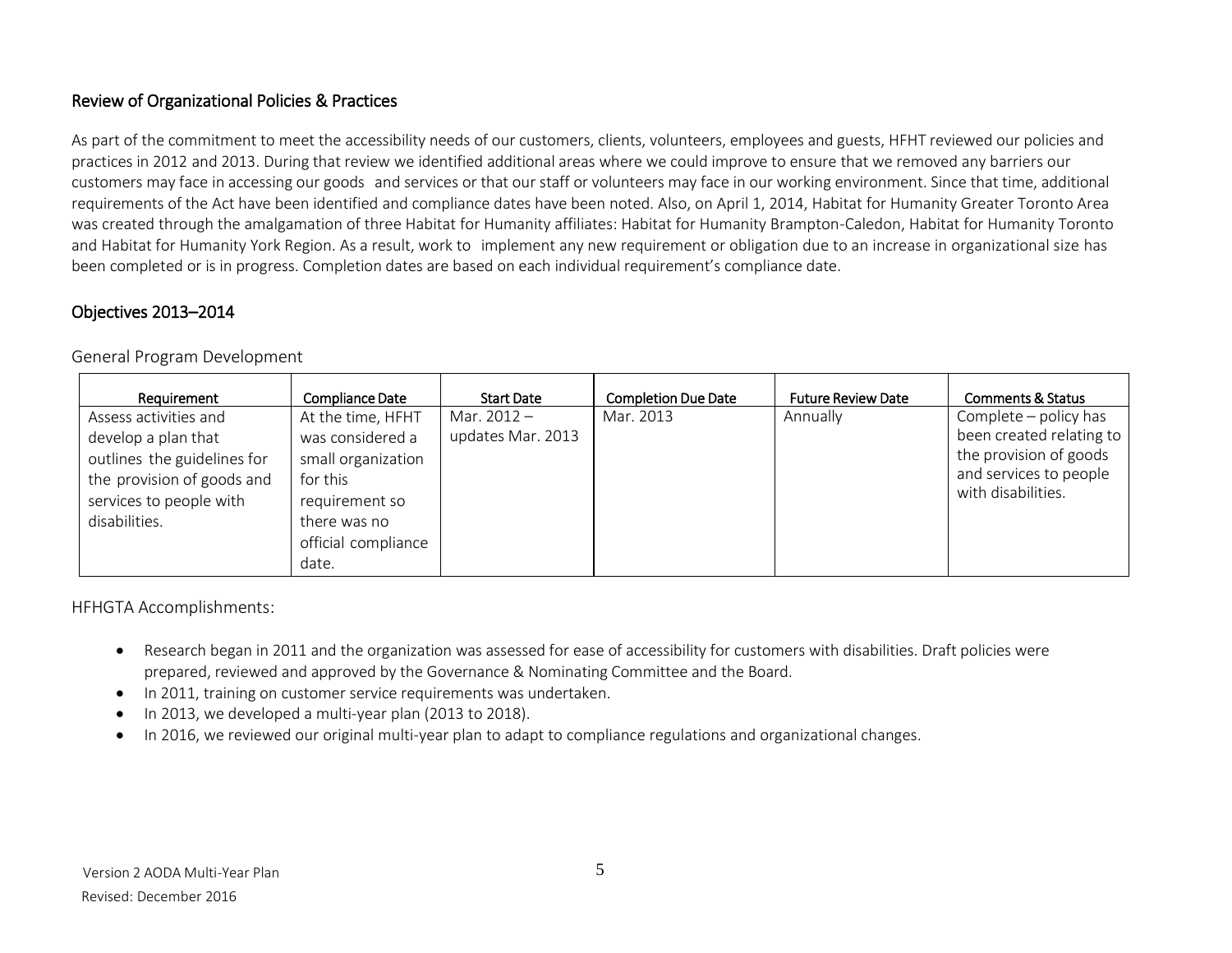#### <span id="page-5-0"></span>Policies & Practices

| Requirement                                                                                     | <b>Compliance Date</b> | <b>Start Date</b>                  | <b>Completion Due Date</b> | <b>Future Review Date</b> | <b>Comments &amp; Status</b>                                                         |
|-------------------------------------------------------------------------------------------------|------------------------|------------------------------------|----------------------------|---------------------------|--------------------------------------------------------------------------------------|
| Establish and prepare<br>policies and procedures for<br>the provision of goods and<br>services. | Jan. 1, 2014           | Mar. $2012 -$<br>updates Mar. 2013 | Mar. 2013                  | Annually                  | Complete – contained in<br>Habitat for Humanity<br><b>GTA Accessibility Policies</b> |
| Implement the updated<br>policies and procedures.                                               | Jan. 1, 2014           | Mar. $2012 -$<br>updates Mar. 2013 | Apr. 2013                  | Annually                  | Complete – posted on<br>website and revisions<br>communicated to<br>employees        |

HFHGTA Accomplishments:

- Developed and implemented an AODA policy in 2012.
- In 2013 updated the policy to include a program, customer service policy and training policy.
- Implemented and communicated new documents to employees in March 2013.
- In 2016, we revised and updated our original policies and procedures to respond to current requirements.

#### <span id="page-5-1"></span>**Training**

| Requirement                                                                                                                                   | Compliance Date | <b>Start Date</b>                | <b>Completion Due Date</b> | <b>Future Review Date</b> | <b>Comments &amp; Status</b>                          |
|-----------------------------------------------------------------------------------------------------------------------------------------------|-----------------|----------------------------------|----------------------------|---------------------------|-------------------------------------------------------|
| Establish a training<br>program and train staff<br>who interact with clients<br>and/or members of the<br>general public with<br>disabilities. | Jan. 1, 2015    | Mar. 2012 -<br>updates Mar. 2013 | Mar. 2013                  | Annually                  | Completed.<br>ReStore volunteers are<br>also trained. |

HFHGTA Accomplishments:

- In 2012, provided online training to all employees who provide goods and services to members of the public.
- In 2013, engaged an external consultant to develop and implement a training program that provides more concrete information on dealing with various types of disabilities.
- In 2013, trained all employees and ReStore volunteers using the new training material.
- In 2015, we centralized training through an online provider so that training remains current and comprehensive.
- In 2016, we responded to changes in requirements and began to provide training to all staff and volunteers.

Version 2 AODA Multi-Year Plan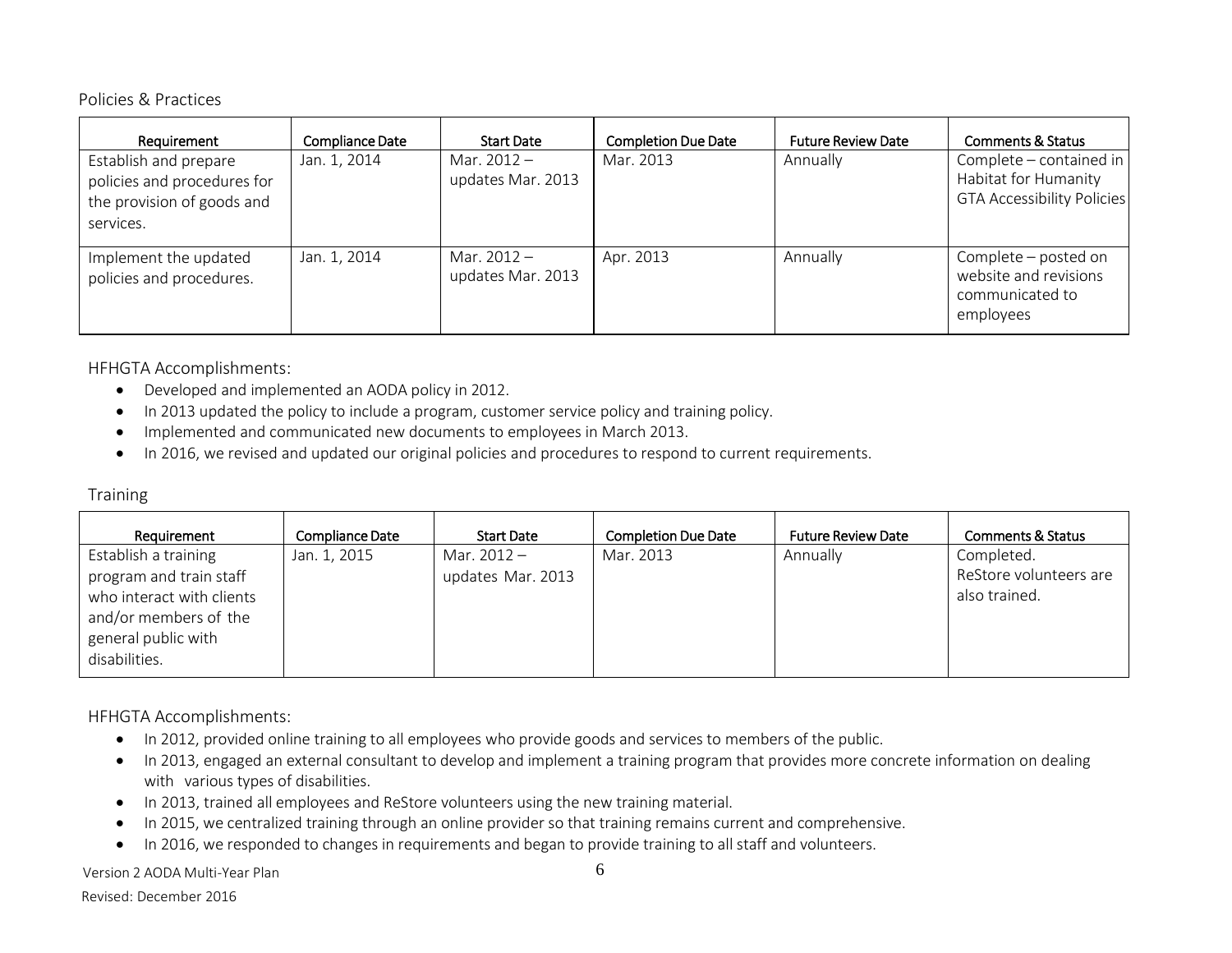<span id="page-6-0"></span>Program Implementation

| Requirement                                                                                                                                                                                                        | Compliance Date | <b>Start Date</b>                  | <b>Completion Due Date</b> | <b>Future Review Date</b> | <b>Comments &amp; Status</b> |
|--------------------------------------------------------------------------------------------------------------------------------------------------------------------------------------------------------------------|-----------------|------------------------------------|----------------------------|---------------------------|------------------------------|
| Provide notice to<br>customers that there is a<br>policy on accessible<br>customer service and<br>that documents are<br>available for review.                                                                      | Jan. 1, 2016    | Mar. $2012 -$<br>updates Mar. 2013 | Mar. 2013                  | Annually                  | Completed                    |
| Establish a feedback<br>process for receiving<br>feedback and responding<br>to people with disabilities<br>or members of the public<br>who have comments on<br>the customer service<br>they received at<br>HFHGTA. | Jan. 1, 2015    | Mar. $2012 -$<br>updates Mar. 2013 | Apr. 2013                  | Annually                  | Established                  |
| Establish the steps to be<br>taken during a temporary<br>disruption in service.                                                                                                                                    | Jan. 1, 2015    | Mar. $2012 -$<br>updates Mar. 2013 | Apr. 2013                  | Annually                  | Established                  |

HFHGTA Accomplishments:

- Developed steps to be taken during temporary disruption outlined in Habitat for Humanity Greater Toronto Area Accessibility Policies.
- Developed a notice that alerted customers that policy documents are available for their inspection and that their feedback is welcome. Posted the notice in conspicuous places in all HFHGTA premises.
- Developed a feedback form to record any customer comments and a second document to track the feedback and HFHGTA's response.
- Developed steps to be taken during a disruption in service. Produced a form for use when alerting customers of a disruption.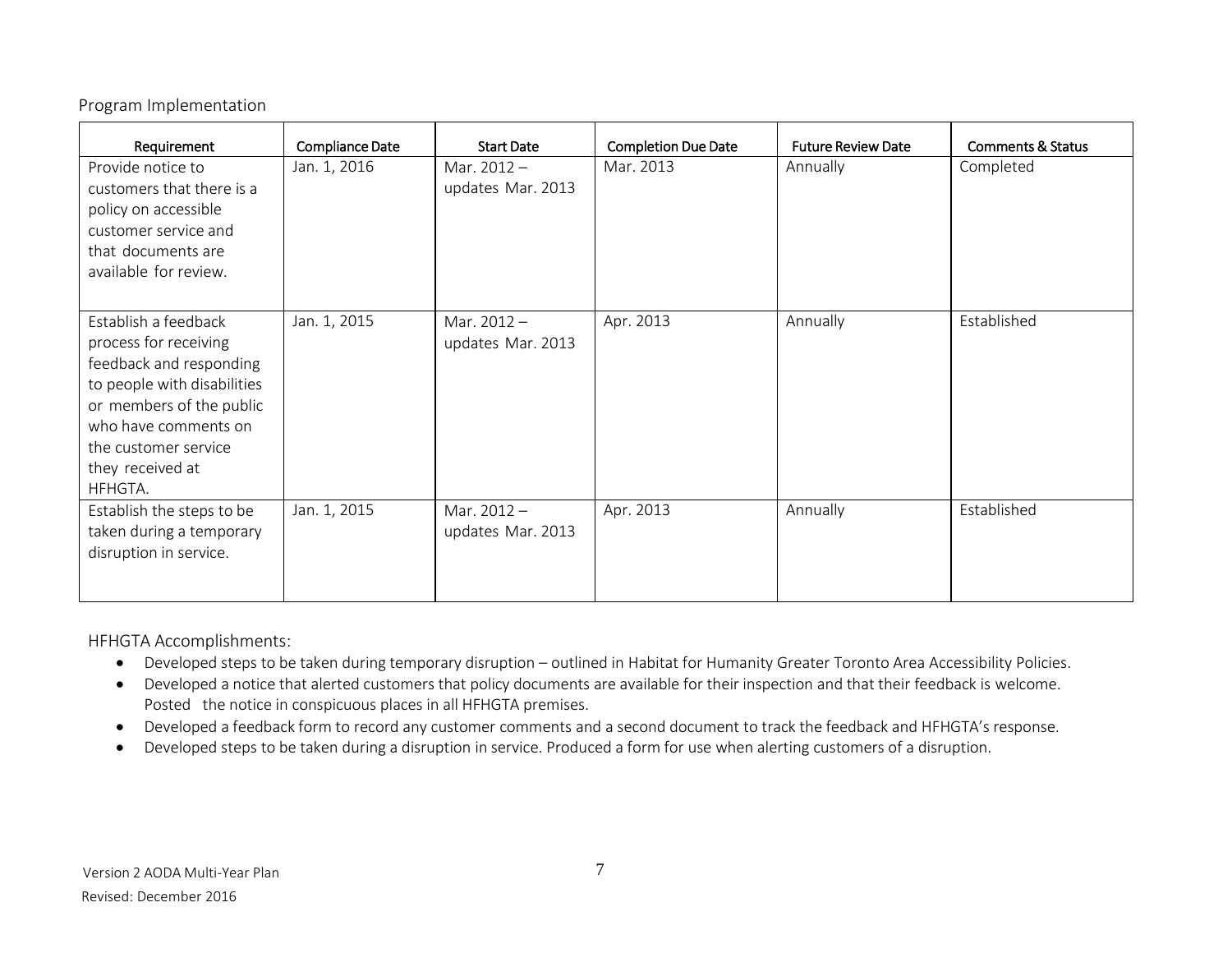# <span id="page-7-0"></span>Emergency Procedures

| Requirement                                                                                                 | Compliance Date | <b>Start Date</b>                        | <b>Completion Due Date</b> | <b>Future Review Date</b> | Comments & Status       |
|-------------------------------------------------------------------------------------------------------------|-----------------|------------------------------------------|----------------------------|---------------------------|-------------------------|
| Emergency procedures,<br>plans or public safety<br>information in accessible<br>format if posted in public. | Jan. 1, 2012    | Before 2011 -<br>updates<br>October 2013 | Dec. 2013                  | Dec. 2014                 | Available as requested. |

HFHGTA Accomplishments:

- Evacuation procedures are posted.
- Accessible formats will be available upon request.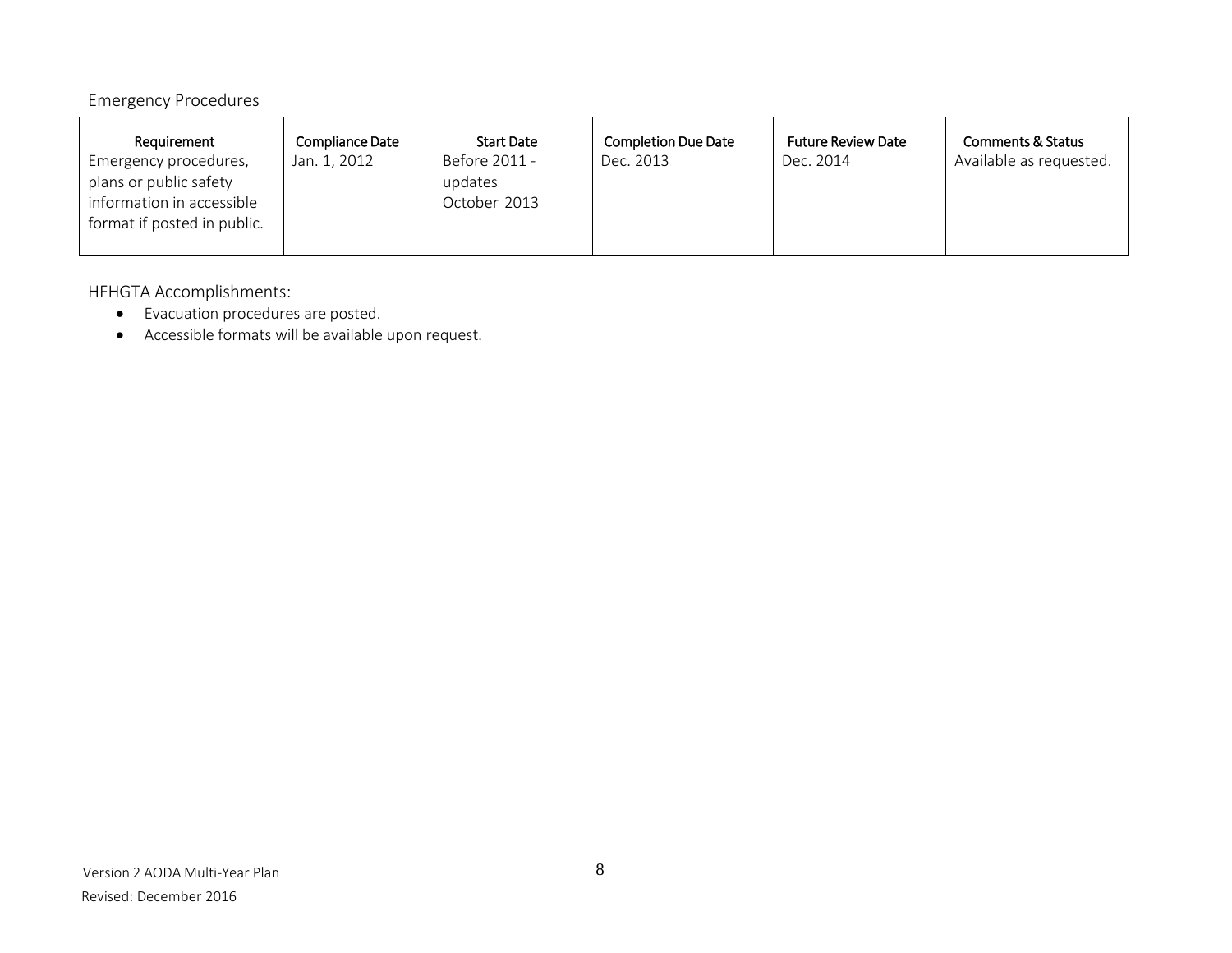#### <span id="page-8-0"></span>Multi-Year Plan

| Requirement                                                                                                                                                         | Compliance Date | <b>Start Date</b> | <b>Completion Due Date</b> | <b>Future Review Date</b> | <b>Comments &amp; Status</b> |
|---------------------------------------------------------------------------------------------------------------------------------------------------------------------|-----------------|-------------------|----------------------------|---------------------------|------------------------------|
| Establish, implement,<br>maintain and document<br>a multi-year accessibility<br>plan outlining the<br>organization's strategy to<br>prevent and remove<br>barriers. | Jan. 1, 2014    | Oct. 2013         | Dec. 2013                  | Oct. 2018                 | Completed                    |
| Post the accessibility plan<br>on HFHGTA's website &<br>provide the plan if<br>requested.                                                                           | Jan. 1, 2014    | Oct. 2013         | Jan. 1, 2014               | Oct. 2018                 | Complete                     |
| Review and update the<br>plan at least every 5 years.                                                                                                               | Jan. 1, 2019    | Oct. 2018         | Dec. 2018                  | Oct. 2024                 | Future related goal.         |

HFHGTA Accomplishments:

- Established a multi-year plan (2013 2018) to outline HFHGTA's strategy for ensuring that barriers are removed and prevented.
- Posted the plan on the organization's website in PDF format.
- Revised multi-year plan in 2016.

#### <span id="page-8-1"></span>AODA Program Maintenance

| Requirement                                                         | Compliance Date | <b>Start Date</b>                | <b>Completion Due Date</b> | <b>Future Review Date</b> | <b>Comments &amp; Status</b> |
|---------------------------------------------------------------------|-----------------|----------------------------------|----------------------------|---------------------------|------------------------------|
| Review policies, practices,<br>procedures & any new<br>information. | Jan. 1, 2012    | Mar. 2012 -<br>updates Mar. 2013 | Apr. 2013                  | Annually                  | Future related goal.         |

HFHGTA Accomplishments:

All AODA policies were reviewed and updated in March 2013 and will be reviewed annually.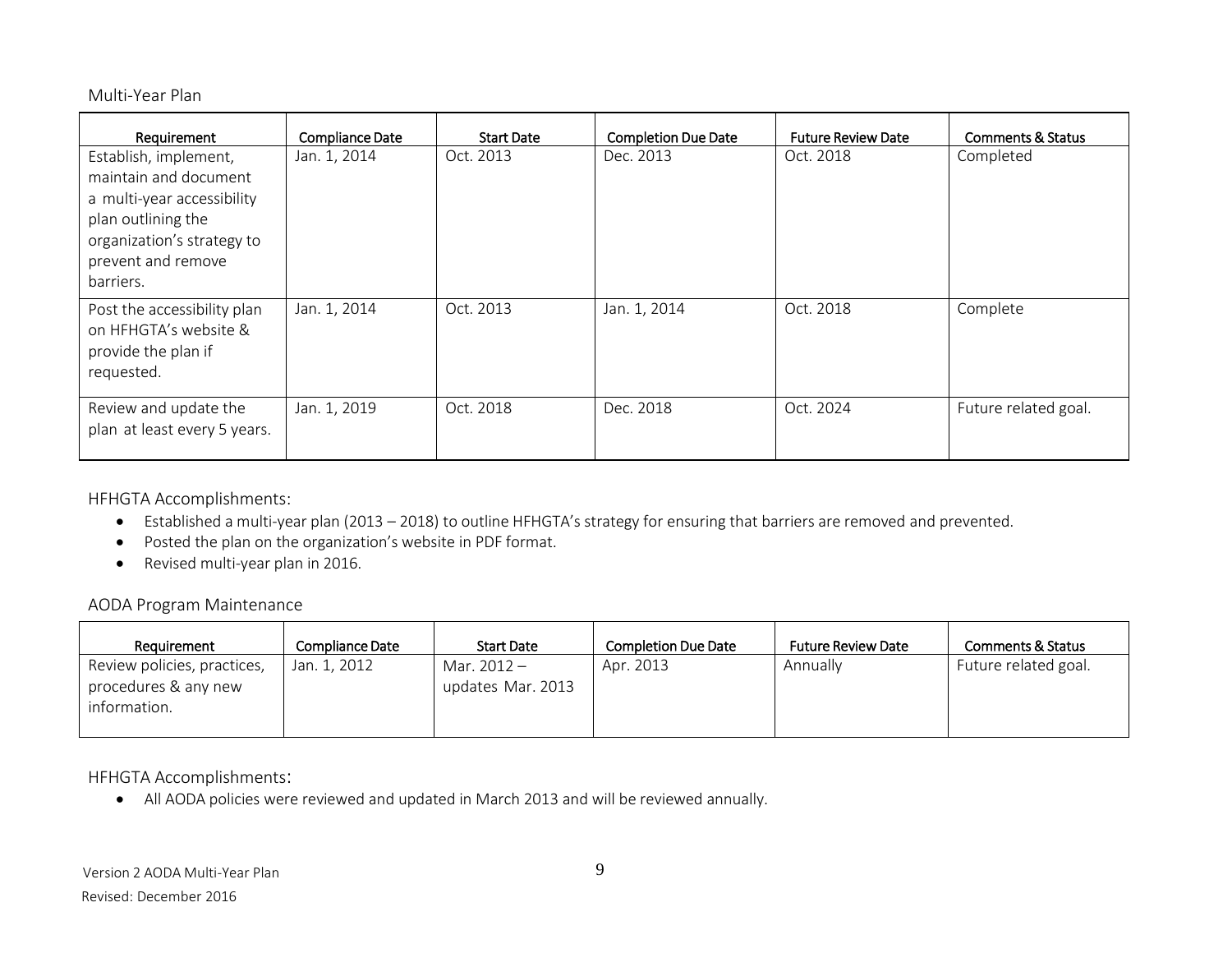# <span id="page-9-0"></span>Objectives 2014-2018

<span id="page-9-1"></span>General Program Maintenance & Customer Service

<span id="page-9-2"></span>

| Requirement                                                                                 | Target<br><b>Date</b> | Start<br>Date    | Completion<br>Due Date | Strategy                                                                                                                                                                                                                                                                                                                                                                                                                                                                                                                | <b>Future</b><br><b>Review Date</b> | Comments &<br><b>Status</b> |
|---------------------------------------------------------------------------------------------|-----------------------|------------------|------------------------|-------------------------------------------------------------------------------------------------------------------------------------------------------------------------------------------------------------------------------------------------------------------------------------------------------------------------------------------------------------------------------------------------------------------------------------------------------------------------------------------------------------------------|-------------------------------------|-----------------------------|
| Maintaining the AODA<br>existing program $-$<br>policies & documents,<br>customer feedback. | N/A                   | Mar.<br>201<br>4 | Apr. 2014              | Maintain the AODA program annually along<br>the same schedule as other similar programs<br>i.e. the Health and Safety Program and<br>Violence and Harassment in the Workplace<br>Program. Conduct research during the<br>maintenance to determine if there have<br>been any changes to the legislation.<br>Consider any customer feedback (if applicable)<br>when updating documents.<br>Document, date, approve and<br>communicate any updates to employees,<br>volunteers and where applicable the<br>general public. | Annually                            | Ongoing                     |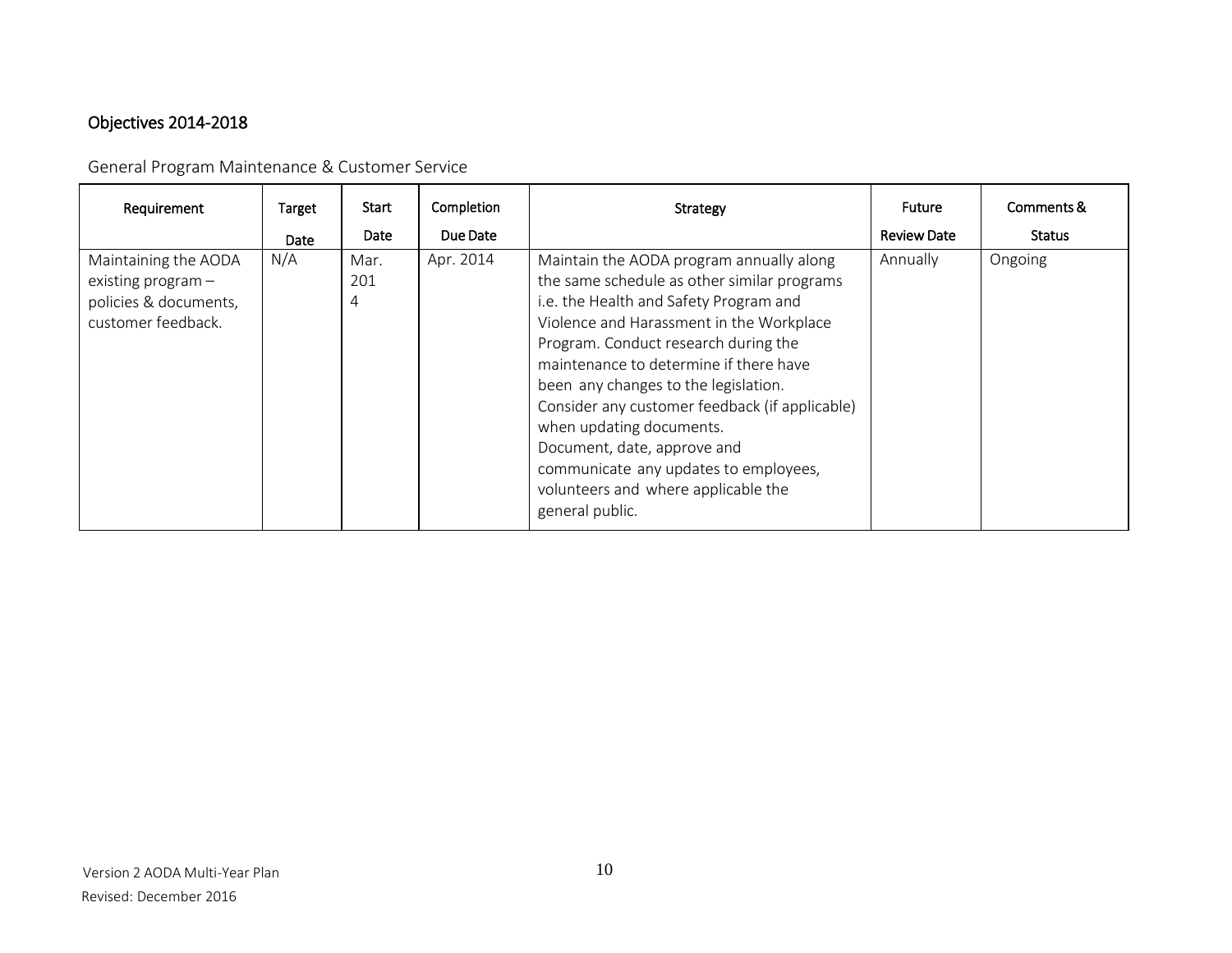# Training of Staff & Volunteers

| Requirement                                                                                                                     | Target<br>Date  | Start<br>Date    | Completion<br>Due Date | Strategy                                                                                                                                                                                                                                                                                                                       | <b>Future Review</b><br>Date                                                        | Comments &<br><b>Status</b> |
|---------------------------------------------------------------------------------------------------------------------------------|-----------------|------------------|------------------------|--------------------------------------------------------------------------------------------------------------------------------------------------------------------------------------------------------------------------------------------------------------------------------------------------------------------------------|-------------------------------------------------------------------------------------|-----------------------------|
| Continue training<br>existing employees on<br>an annual basis on<br>AODA, human rights &<br>continue to train new<br>employees. | Jan. 1,<br>2015 | June<br>201<br>4 | Sept. 2014             | Train employees and volunteers who provide<br>service to the public on an annual basis and<br>ongoing for new hires on the requirements of<br>AODA, human rights and how to accommodate<br>people with disabilities. Record the number of<br>employees who have received training. Provide<br>refresher training where needed. | Annually for<br>existing<br>employees.<br>Ongoing as new<br>employees are<br>hired. | Ongoing                     |
| Begin training all<br>volunteers who provide<br>goods and services on<br>behalf of the<br>organization.                         | Jan. 1,<br>2015 | Jul.<br>201<br>4 | Dec. 2014              | Build on the existing practice of training<br>ReStore volunteers to ensure that all long term<br>volunteers who provide goods and services for<br>HFHGTA are included in the annual training                                                                                                                                   | Jul. 2015 for<br>existing<br>volunteers and<br>ongoing for new<br>volunteers.       | Complete<br>and<br>ongoing  |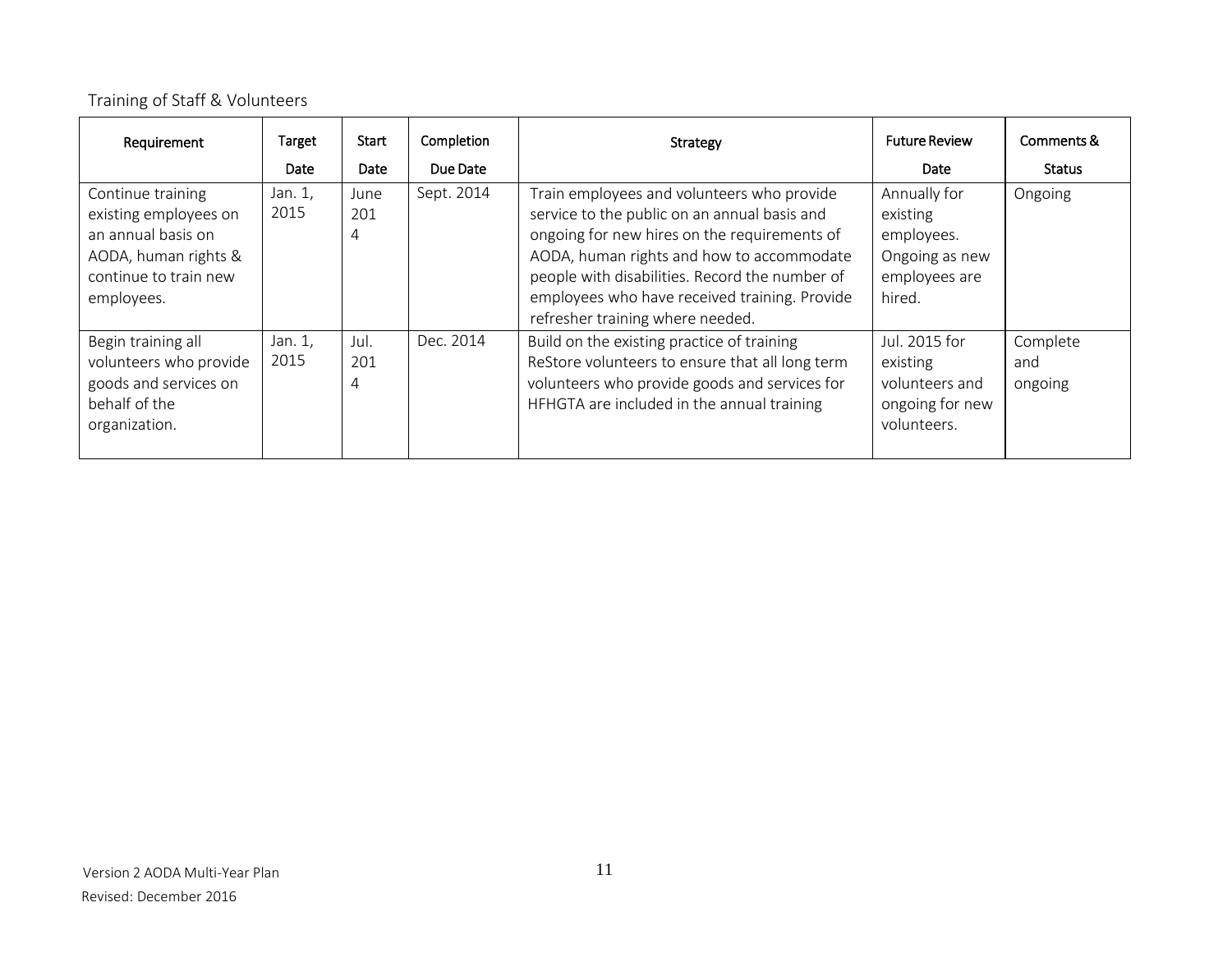# <span id="page-11-0"></span>Information & Communication

| Requirement                                                                                                        | <b>Target Date</b>                                               | <b>Start Date</b>      | Completion<br>Due Date | Strategy                                                                                                                                                                                                                                                                                                                                                                                                                                                     | <b>Future Review</b><br>Date | Comments &<br><b>Status</b> |
|--------------------------------------------------------------------------------------------------------------------|------------------------------------------------------------------|------------------------|------------------------|--------------------------------------------------------------------------------------------------------------------------------------------------------------------------------------------------------------------------------------------------------------------------------------------------------------------------------------------------------------------------------------------------------------------------------------------------------------|------------------------------|-----------------------------|
| Feedback - ensure<br>customers know<br>their feedback is<br>welcome.                                               | Jan. 1, 2015                                                     | May $1$ ,<br>2014      | June 2014              | Continue to post notices alerting<br>customers that their feedback is<br>welcome.                                                                                                                                                                                                                                                                                                                                                                            | Annually                     | Complete<br>and<br>ongoing  |
| Availability of<br>documents - update<br>& replace documents<br>where needed.                                      | Jan. 1, 2016                                                     | May $1$ ,<br>2014      | June 2014              | Continue to post notices in HFHGTA<br>buildings alerting customers to the<br>availability of documents in accessible<br>formats. Update any documents where<br>needed. Determine who will be<br>responsible for responding to feedback<br>and requests for documents in<br>accessible formats. Post a notice on<br>the website that informs the public<br>that information is available in<br>alternate formats. Post the multi-year<br>plan on the website. | Annually                     | Completed<br>and<br>ongoing |
| Accessible website-<br>New content where<br>practical & updates to<br>existing website to be<br>WCAG 2.0 Level AA. | Jan. 2012<br>new<br>content<br>requiremen<br>t WCAG Jan.<br>2021 | Timeframe<br>2013-2020 | <b>TBD</b>             | Assess accessibility of existing<br>website. Secure the services of a web<br>designer to complete the work when<br>the website is being updated.<br>In 2021, begin full compliance.                                                                                                                                                                                                                                                                          | Annually                     | Future goal<br>date         |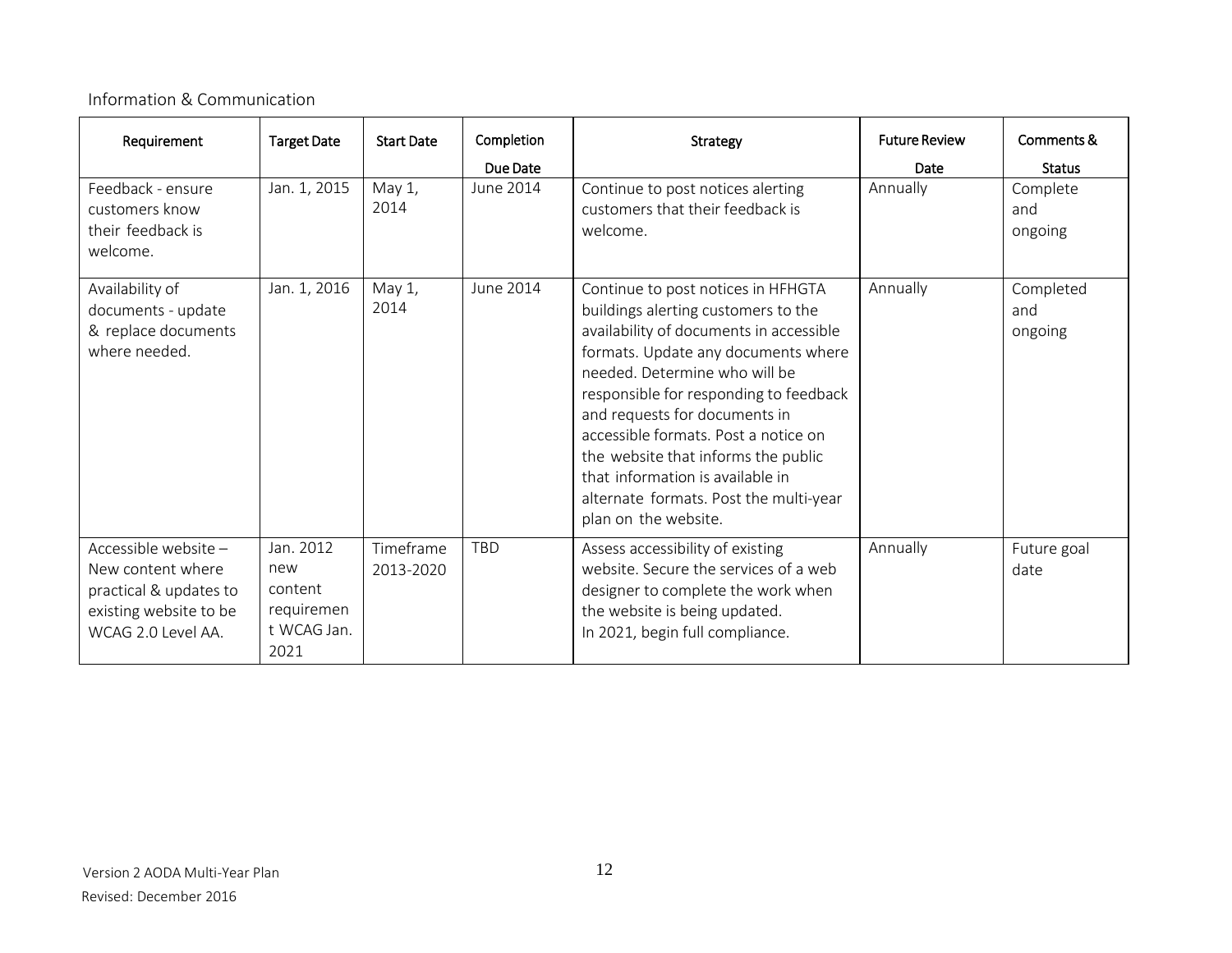<span id="page-12-0"></span>

| Requirement                                                                          | Target<br>Date | Start<br>Date | Completion<br>Due Date | <b>Strategy</b>                                                                                                                                                                                                                                                                                                                                                                                                                              | <b>Future</b><br><b>Review Date</b> | Comments &<br><b>Status</b> |
|--------------------------------------------------------------------------------------|----------------|---------------|------------------------|----------------------------------------------------------------------------------------------------------------------------------------------------------------------------------------------------------------------------------------------------------------------------------------------------------------------------------------------------------------------------------------------------------------------------------------------|-------------------------------------|-----------------------------|
| Accommodation<br>policy.                                                             | N/A            | June 2015     | Sept. 2015             | Develop a policy outlining how employees will<br>be accommodated for performance<br>management, career development and the<br>recruitment of potential employees.                                                                                                                                                                                                                                                                            | Annually                            | Completed                   |
| Notification of<br>accommodation for<br>potential & existing<br>employees.           | Jan.<br>2016   | June 2015     | <b>July 2015</b>       | Amend the recruitment policy to include a<br>procedural guide for the steps to be taken for<br>accommodation when hiring for a position.<br>Unless there is a bone fide reason that a position<br>cannot be accommodated, a standard<br>information paragraph is to be developed for<br>inclusion in position advertisements. Hiring<br>managers will also offer accommodation where<br>needed when arranging interviews with<br>candidates. | Annually                            | Completed                   |
| Selection & job offer -<br>potential employees.                                      | Jan.<br>2016   | June 2015     | <b>July 2015</b>       | Job offer templates will be amended to include<br>an accommodation paragraph.                                                                                                                                                                                                                                                                                                                                                                | Annually                            | Completed                   |
| Disability supports for<br>job performance,<br>appraisals and career<br>development. | Jan.<br>2016   | June 2015     | <b>July 2015</b>       | All newly hired employees will be reminded by<br>their manager that disability supports are<br>available to assist them if needed.                                                                                                                                                                                                                                                                                                           | Annually                            | Completed                   |
| Return to Work.                                                                      | Jan.<br>2016   | June 2015     | <b>July 2015</b>       | Continue to manage and offer a Return to Work<br>program (RTW) to ensure that employees who<br>are hurt at work or need accommodation in<br>returning to work have this valuable assistance.                                                                                                                                                                                                                                                 | Annually                            | Completed                   |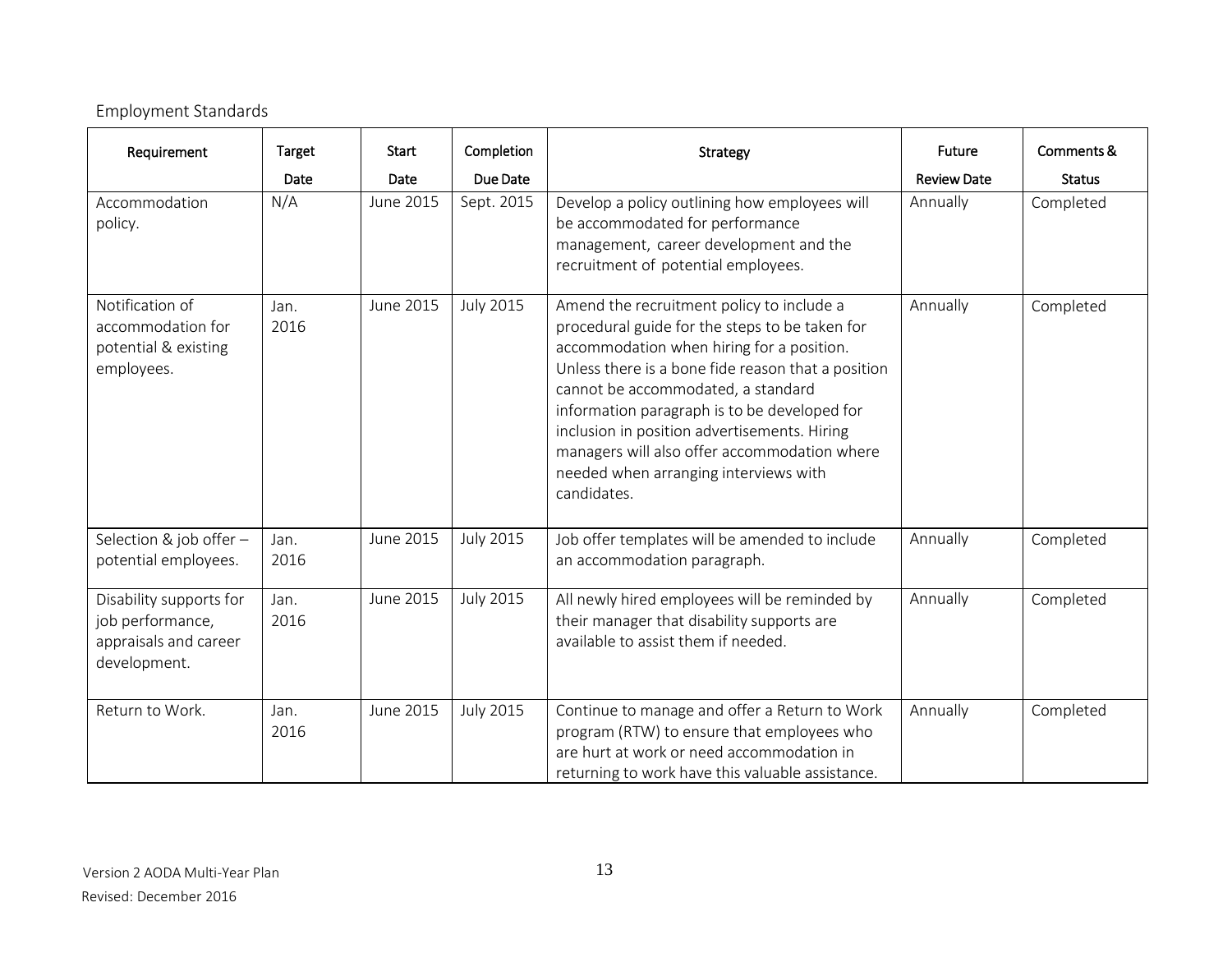| Individualized<br>workplace emergency<br>response information. | Jan.<br>2016 | June 2015 | <b>July 2015</b> | Outline the steps to be taken for developing an<br>individualized emergency evacuation plan for an<br>employee who identifies as needing<br>accommodation to evacuate a HFHGTA<br>premises. | Mar. 2015 and<br>on a case by<br>case basis. | Completed |
|----------------------------------------------------------------|--------------|-----------|------------------|---------------------------------------------------------------------------------------------------------------------------------------------------------------------------------------------|----------------------------------------------|-----------|
|                                                                |              |           |                  |                                                                                                                                                                                             |                                              |           |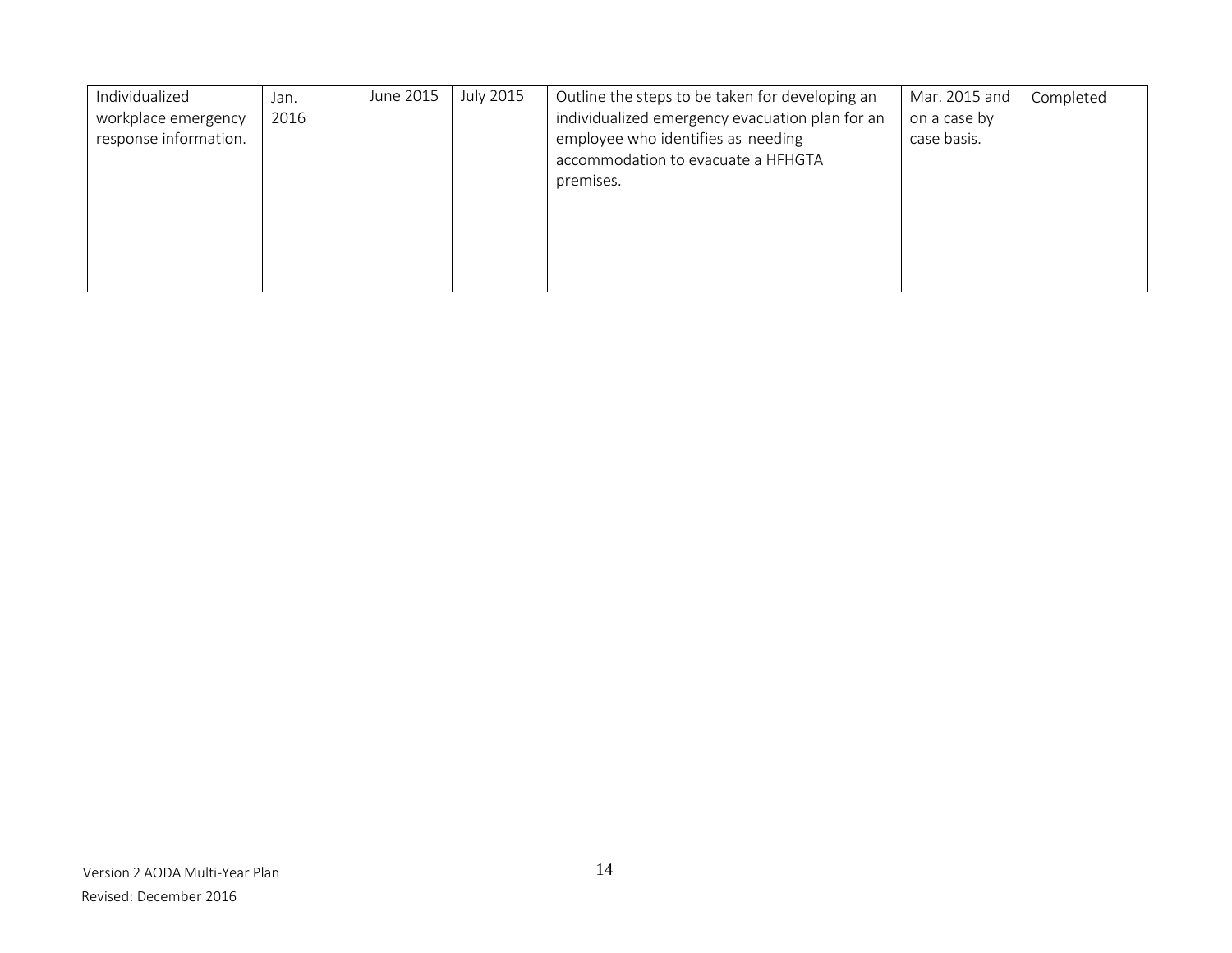# Build Environment\*

| Requirement                                | <b>Target</b>              | Start                      | Completion      | <b>Strategy</b>                                                                                                                                                                                                                                                                                                                                                                                                                                                                                                                                                                                                                                                                                                                                                                                                                                                                                                                                                                                                        | Future                         | Comments &           |
|--------------------------------------------|----------------------------|----------------------------|-----------------|------------------------------------------------------------------------------------------------------------------------------------------------------------------------------------------------------------------------------------------------------------------------------------------------------------------------------------------------------------------------------------------------------------------------------------------------------------------------------------------------------------------------------------------------------------------------------------------------------------------------------------------------------------------------------------------------------------------------------------------------------------------------------------------------------------------------------------------------------------------------------------------------------------------------------------------------------------------------------------------------------------------------|--------------------------------|----------------------|
| Exterior Paths of<br>Travel                | Date<br>January 1,<br>2017 | Date<br>January 1,<br>2017 | Due Date<br>N/A | To ensure the health and safety of all<br>pedestrians, any newly constructed or<br>redeveloped exterior paths of travel will meet,<br>and where possible exceed, the technical<br>requirements of the Integrated Accessibility<br>Standards, section 80.23, and where applicable,<br>sections 80.24 - 80.28.                                                                                                                                                                                                                                                                                                                                                                                                                                                                                                                                                                                                                                                                                                           | <b>Review Date</b><br>Annually | <b>Status</b><br>N/A |
| Off-Street<br>Accessible Public<br>Parking | January<br>1,2017          | January 1,<br>2017         | N/A             | Types of Spaces and Access Aisles<br>Habitat for Humanity GTA will ensure that any<br>newly constructed or redeveloped off-street<br>parking facilities provide the following two (2)<br>types of parking spaces available for persons<br>with disabilities:<br>Type A – Parking space with a minimum<br>$\bullet$<br>width of 3.4 m; and<br>Type $B -$ Standard parking space with a<br>$\bullet$<br>minimum width of 2.4 mm.<br>Access aisles will be provided for all accessible<br>parking spaces and will meet the requirements<br>of the Integrated Accessibility<br>Standards, section 80.35.<br><b>Minimums</b><br>Habitat for Humanity GTA will ensure that any<br>newly constructed or redeveloped off-street<br>parking facility meets, and where possible<br>exceeds, the required number of accessible<br>parking spaces based on the size of the lot. The<br>number of accessible spaces will be aligned with<br>the requirements specified in the Integrated<br>Accessibility Standards, section 80.36. | Annually                       | N/A                  |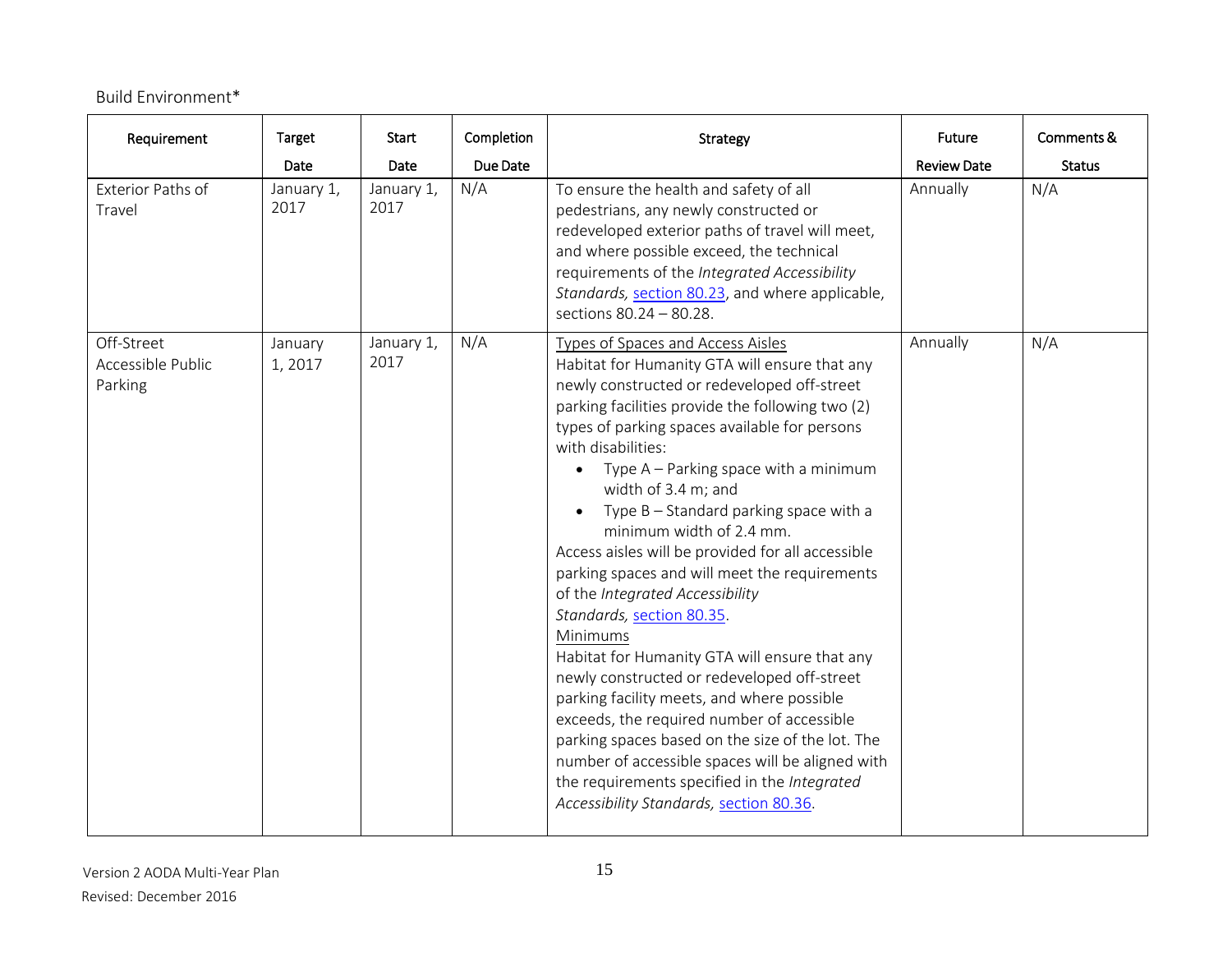|                           |                   |                    |     | Signage<br>Habitat for Humanity GTA will ensure that the<br>proper signage is provided for each accessible<br>parking space. Type A parking spaces will have<br>signage indicating van accessibility.                                                                                                                                                                                                                                                                                                                                                                                                                                                                                                                                                                                                                           |          |     |
|---------------------------|-------------------|--------------------|-----|---------------------------------------------------------------------------------------------------------------------------------------------------------------------------------------------------------------------------------------------------------------------------------------------------------------------------------------------------------------------------------------------------------------------------------------------------------------------------------------------------------------------------------------------------------------------------------------------------------------------------------------------------------------------------------------------------------------------------------------------------------------------------------------------------------------------------------|----------|-----|
| <b>Obtaining Services</b> | January<br>1,2017 | January 1,<br>2017 | N/A | Service Counters<br>When constructing or replacing any service<br>counters, Habitat For Humanity GTA will ensure<br>that at least one (1) counter is made accessible<br>in accordance with the Integrated Accessibility<br>Standards, section 80.41.<br><b>Fixed Queuing Guides</b><br>When constructing new fixed queuing<br>guides, Habitat For Humanity GTA will ensure<br>that they are made accessible to people with<br>various disabilities in accordance with<br>the Integrated Accessibility Standards, section<br>80.42.<br><b>Waiting Areas</b><br>When constructing or redeveloping an existing<br>waiting area, Habitat for Humanity GTA will<br>ensure that a minimum of 3% of the seating is<br>made accessible. Habitat for Humanity GTA will<br>ensure that there will be at least one (1)<br>accessible seat. | Annually | N/A |

\* There may be times where it is not possible for Habitat for Humanity GTA to meet all technical requirements as outlined within legislation. In these instances, Habitat for Humanity GTA will strive to meet the requirements to the fullest extent to allow for accessible use with particular constraints as addressed in legislation.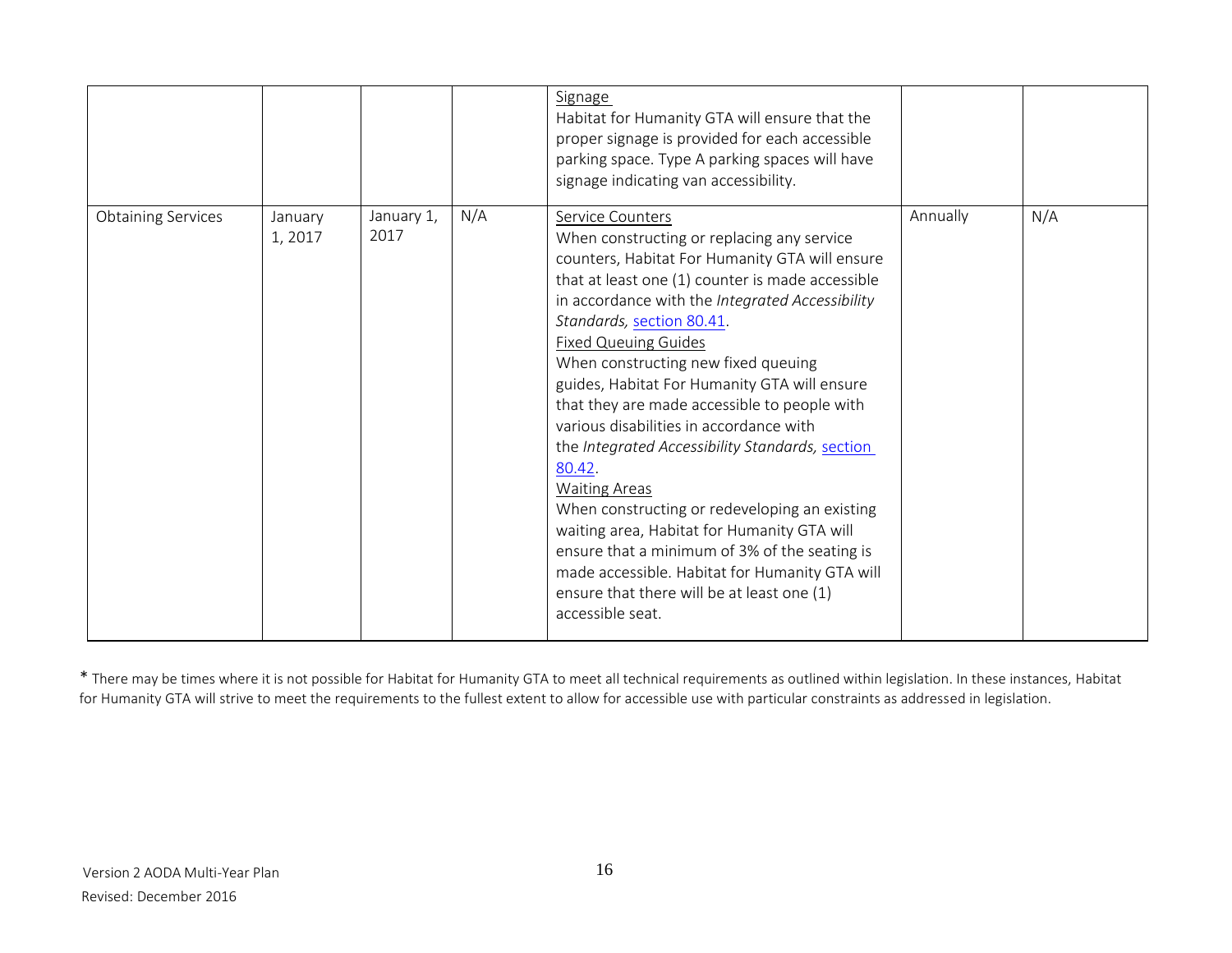#### Annual Review

HFHGTA is committed to reviewing the AODA program at least on an annual basis and more frequently if a situation warrants a review. The annual review will include research and the updating of all AODA related documents.

#### <span id="page-16-0"></span>Annual Training

HFHGTA is also committed to ensuring that its employees and volunteers are provided with the knowledge and skills they need to ensure that they are able to identify and remove any barriers that a customer might face during interactions. As a result, they will be capable of providing accessible customer service when they interact with clients and/or members of the general public who are disabled. In addition, employees who are responsible for writing policies and procedures for HFHGTA and managers of staff will also receive annual training. Our training policy is included in our accessibility policies and is available upon request in accessible formats.

#### <span id="page-16-1"></span>Feedback

HFHGTA is committed to providing its goods and services in a way that respects the dignity and independence of people with disabilities. With this in mind, and to convey our commitment to accessible customer service and employment, we welcome feedback (comments, questions and/or suggestions) about the provision of our goods and services to people with disabilities and our management of employees with disabilities. Our feedback process and form is posted on our website.

Feedback forms along with alternate methods of providing feedback such as verbally (in person or by telephone) or written (hand written, delivered, or email), can be directed to the attention of Human Resources a[t accessibility@habitatgta.ca](mailto:accessibility@habitatgta.ca) or to:

Habitat for Humanity Greater Toronto Area ATTN: Human Resources 155 Bermondsey Road Toronto, ON M4A 1X9 416-755-7353

We will endeavor to respond within three to five business days to customers who provide formal feedback. Customers will receive acknowledgement of their feedback, along with any resulting actions based on concerns or complaints that were submitted, and as requested, in a format that best suits a person's disability.

#### Service Disruptions

Service disruptions may occur due to reasons that may or may not be within the control or knowledge of Habitat for Humanity GTA. In the event of any temporary disruptions to facilities or services that customers with disabilities rely on to access or use Habitat for Humanity GTA's goods or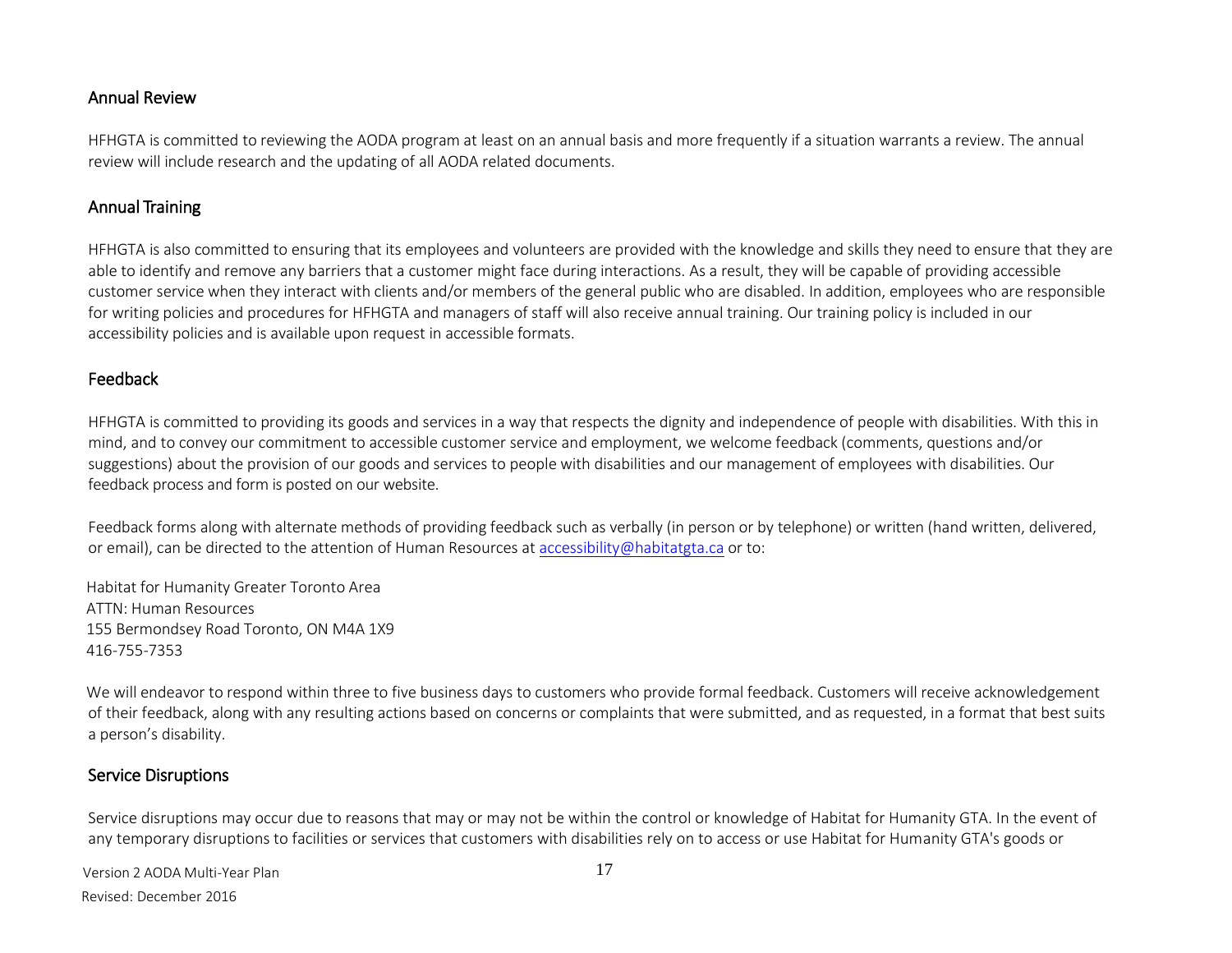services, reasonable efforts will be made to provide advance notice. In some circumstances, such as in the situation of unplanned temporary disruptions, advance notice may not be possible.

In the event that a notification needs to be posted, the following information will be included unless it is not readily available or known:

- Goods or services that are disrupted or unavailable;
- Reason for the disruption;
- Anticipated duration; and,
- A description of alternative services or options.

When disruptions occur Habitat for Humanity GTA will provide notice by:

- posting notices in conspicuous places including at the point of disruption, at the main entrance and the nearest accessible entrance to the service disruption and/or on the Habitat for Humanity GTA website; and,
- by any other method that may be reasonable under the circumstances.

# Procedures for Preventative and Emergency Maintenance of Accessible Spaces

- Managers who are responsible for maintaining accessible elements in Habitat GTA's public spaces will regularly conduct inspections to prevent service disruptions and/or accessibility barriers, and to ensure that all accessible elements are in working condition.
- Any elements that are found to need maintenance, or which require reassessment, will be identified to the appropriate individuals who will then be responsible for addressing the issue and/or performing the necessary maintenance or reassessment.
- When possible, notice regarding any disruption to accessible elements due to planned maintenance or repairs will be posted in advance, in accordance with our Service Disruption protocols.
- When an inaccessible space or issue is reported, Habitat GTA will take all necessary steps to respond and correct the problem.
- In the case where an emergency maintenance of an accessible space is required, the element will be taken out of service following our Service Disruption protocols, and the necessary repairs will be assessed and addressed as a priority.
- Where possible, Habitat GTA will ensure steps are taken to divert individuals away from accessible elements that are not in working order or pose a danger to their safety. We will provide information regarding any alternate useable elements that exist and put in place barriers and temporary signage and/or posting notices.
- <span id="page-17-0"></span> Notice of a disruption to an accessible element due to unplanned maintenance or repairs will be provided as soon as practically possible and, to the extent possible, will include information about the disruption, its anticipated duration, and a description of alternative accessible elements that may be available. This notice may be provided by posting information notices in a conspicuous place on Habitat GTA premises, Habitat GTA's website and/or such other method as is reasonable under the circumstances.